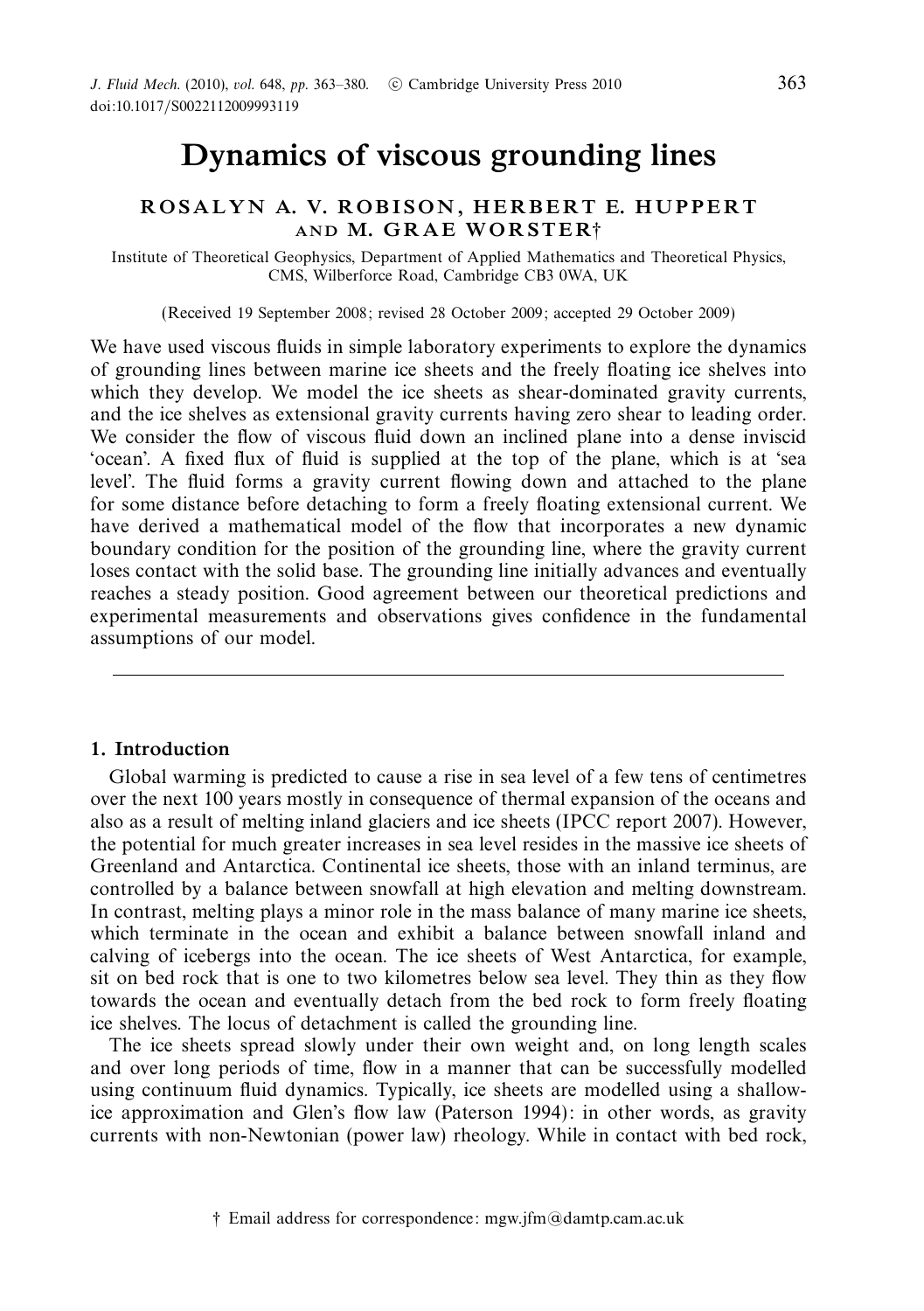the flow of an ice sheet is resisted by shear stresses, both internal and at its base, where it can be lubricated by melt water and/or glacial till (water-saturated silt and clay). However, beyond the grounding line, the ice shelf, as the sheet has become, is characterized by a weak internal straining flow, with negligible tangential stress exerted upon it by the air above it or the ocean beneath.

The rheology of the fluid forming the sheet and shelf primarily alters the vertical velocity profiles within them but is of secondary importance to the depth-averaged quantities we are interested in here. Therefore, for clarity of exposition and for ease of experimental quantification, we confine this study to Newtonian fluids.

The leading-order shallow-ice equations have a different character in shelf and sheet, and there is a significant challenge in matching them across the grounding line, which is a free boundary whose evolution must also be determined. For example, Weertman (1974) argued on the basis of perfectly plastic ice that the ice thickness should be approximately continuous across the grounding line and that the tensile stress should also balance. Most recently, Schoof (2007) has used a condition of continuity of the depth-averaged longitudinal stress across the grounding line in a non-Newtonian, viscous shallow-ice model to calculate steady solutions and determine their asymptotic characteristics in certain limits. Alternatively, Wilchinsky & Chugunov (2000) had suggested that the shelf should leave the grounding line tangentially to the bed. The local flow in the transition region around the grounding line has been explored numerically by Nowicki & Wingham (2008), who solved a two-dimensional freeboundary problem using the Stokes equations. Their results suggested that perhaps the second derivative of the thickness of the shelf is zero at the grounding line but they were not able to obtain a unique steady solution unless the sheet was allowed to slip at its base.

There is as yet no consensus on how to model grounding lines appropriately and no basis on which to assess the alternative hypotheses that have been proposed. To this end, we have designed and performed some simple laboratory experiments, using Newtonian fluids, that encapsulate the fundamental fluid-mechanical properties of flow across a grounding line between a shear-dominated sheet and a straindominated shelf. We have concurrently developed a Newtonian theory of sheet–shelf evolution through a grounding line and compared the predictions of this theory with our experimental results.

Many previous theoretical and numerical studies investigated steady states, and Vieli & Payne (2005) suggested that there had been no reliable model of groundingline migration. Schoof's model (Schoof 2007) is implicitly time-dependent, while our model makes the time-dependent evolution of the grounding line explicit, in the manner of a Stefan condition for the free (moving) boundary between the sheet and shelf. It can therefore be used straightforwardly to explore the dynamical stability of grounding lines (cf. Wilchinsky 2001).

The setting for this paper is illustrated by figure 1 and supplementary movie 1 available at journals.cambridge.org/flm, taken from one of our experiments, which show a sheet of viscous fluid (golden syrup) flowing down a rigid slope into a dense ocean of aqueous potassium carbonate solution. At some position along the slope (the grounding line), the syrup floats off to form a flowing shelf. The grounding line migrates along the slope as the experiment proceeds but eventually reaches a fixed position. Our aim is to characterize this evolution and to predict it quantitatively.

In  $\S$ 2 we present our theoretical development, deriving in particular a dynamical equation for the evolution of the grounding line. The system of governing equations and boundary conditions form a type of Stefan problem, which we solve for a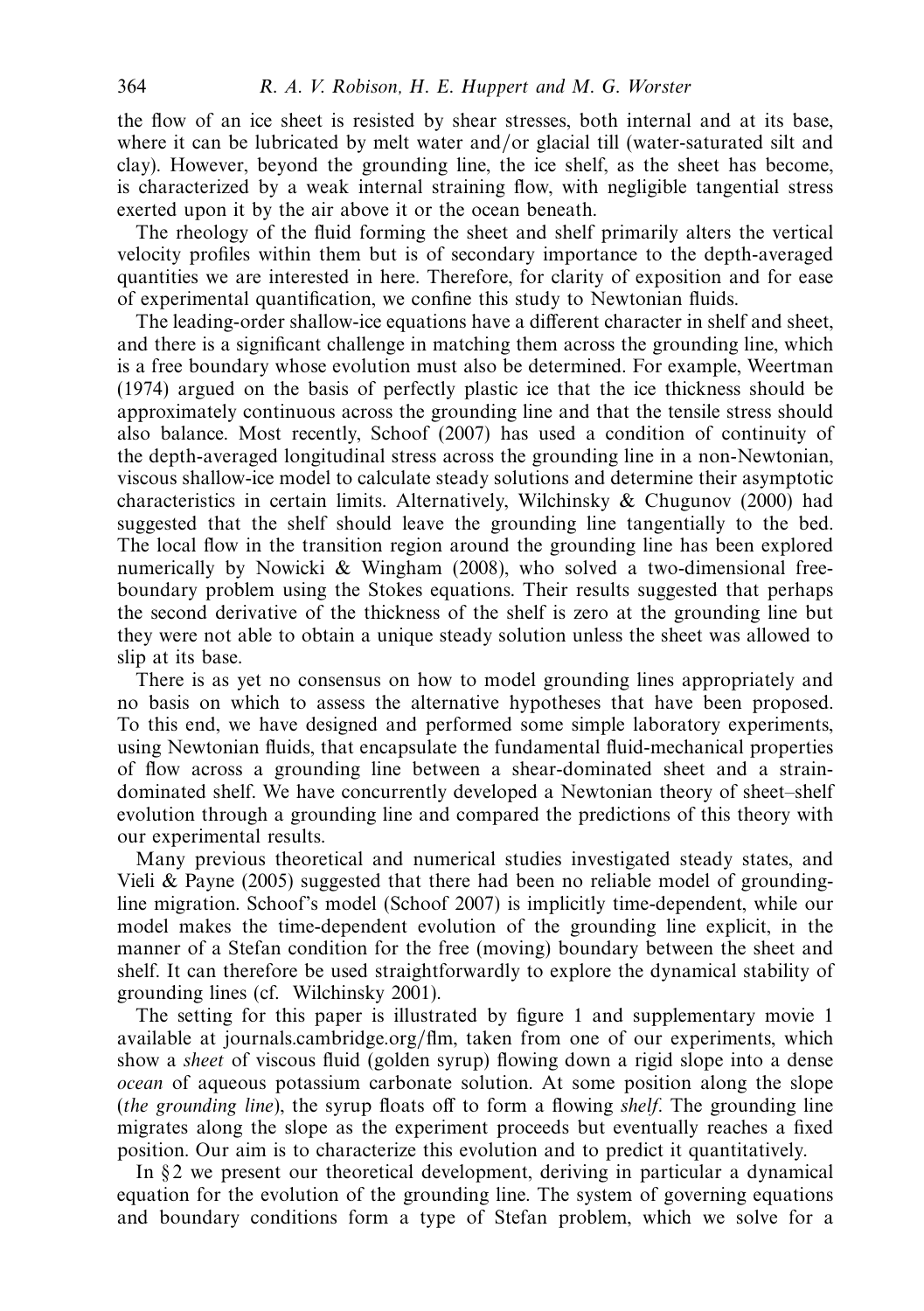

Figure 1. A photograph of one of our experiments. Syrup is supplied at a constant rate into a reservoir at the left, which overflows onto an inclined plane to form a sheet. Some way down the slope, at the grounding line, the sheet detaches to form a shelf floating freely on a dense ocean of potassium carbonate solution.



FIGURE 2. Schematic diagram of the flow of viscous fluid down a plane at  $z = -b(x) = -\alpha x$ . Beyond the grounding line, the viscous fluid forming the shelf occupies the region  $-b(x, t) < z < h(x, t).$ 

few special cases in § 3. The experimental set-up is detailed in § 4, and our results are described in  $\S 5$ . The experimental results and their relation to the theoretical predictions are discussed in  $§6$ , where we illustrate the roles played by sidewall stresses induced by the finite lateral extent of our experimental tank and by the rise in 'sea level' caused by the introduction of additional fluid to the tank. Our findings are summarized in the concluding § 7.

#### *2. Theoretical development*

In this section, we develop a theory for a Newtonian viscous gravity current flowing down a slope as a sheet into a denser inviscid fluid to form a freely floating shelf. The geometry to be considered is illustrated in figure 2. Fluid of dynamic viscosity  $\mu$  and density  $\rho$  is introduced at the top of a rigid slope  $z = -b(x, t)$ , where  $z = 0$  (sea level) is the position of the interface between an ambient inviscid fluid of density  $\rho_w$  and the air of negligible density above it, and *x* measures the horizontal distance from the top of the slope. Figure 2 shows the specific example to be studied in detail in § 3, in which  $b = \alpha x$ , for constant bed slope  $\alpha$ .

The fluid that is introduced forms a grounded, shear-dominated sheet, with an upper free surface at  $y = h(x, t)$  and a total thickness  $H(x, t) = h(x, t) + b(x, t)$  in the region  $0 \le x < x_G(t)$ , where  $x_G(t)$  denotes the position of the grounding line. In  $x > x_G(t)$  the flow is assumed to form a freely floating shelf with an upper free surface at  $z = h(x, t)$  and a total thickness  $H(x, t) = [\rho_w/(\rho_w - \rho)]h(x, t)$  determined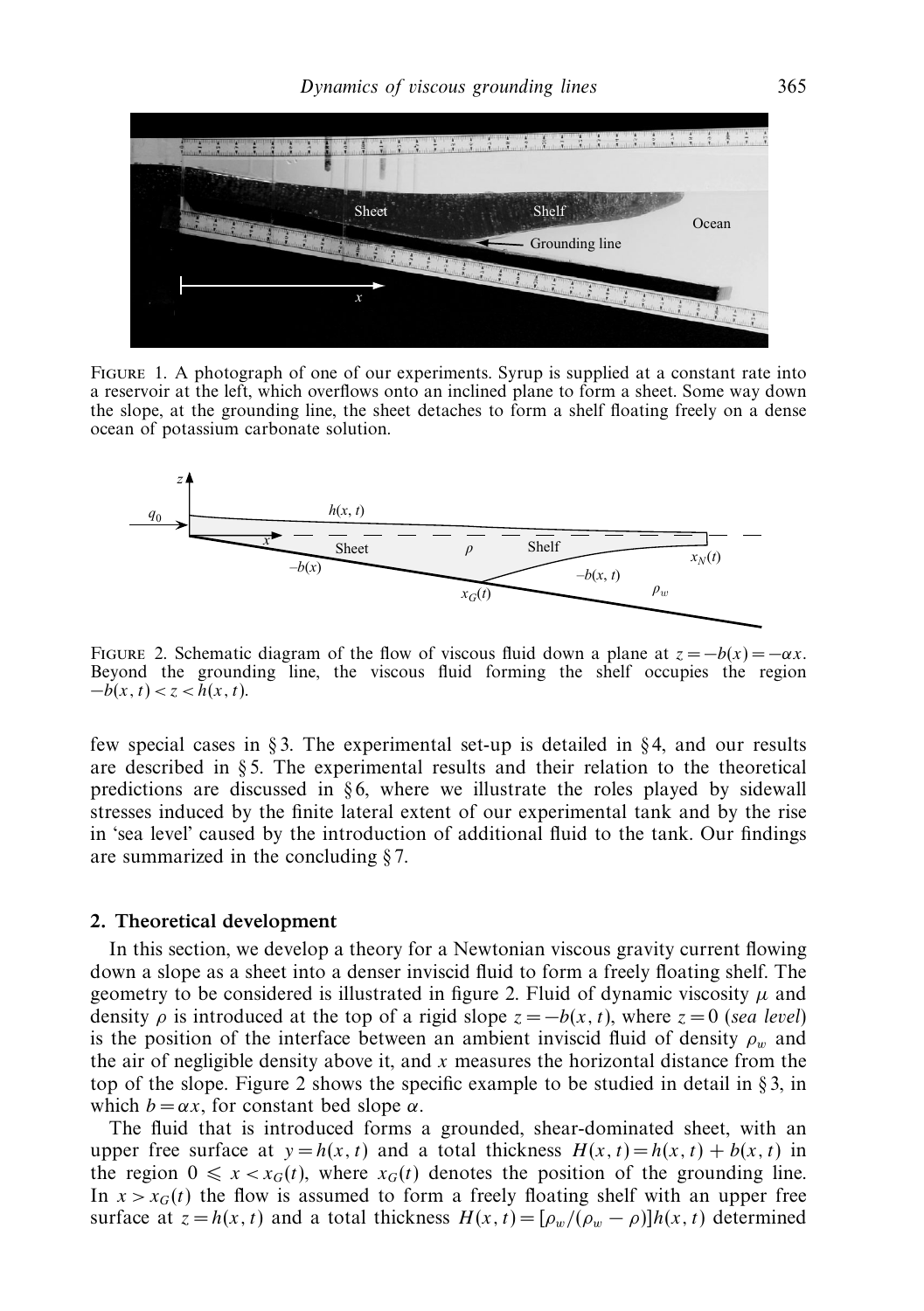by Archimedes principle. The assumptions inherent in the thin-film approximation are invalid in the vicinity of the grounding line, but we relate properties of the sheet and shelf across it and seek to confirm experimentally the predictions thus made. Put another way, although there is a lot of structure to the flow in the vicinity of the grounding line, the region of adjustment between sheet and shelf is modelled here as an infinitesimal interface, which is consistent with the thin-film analysis employed.

We present the analysis in three sections: the shelf, whose evolution is determined entirely by the history of conditions at the grounding line; the sheet, which is modelled as a viscous gravity current with a free boundary at  $x = x<sub>G</sub>(t)$ ; and the grounding line, whose evolution is governed by dynamical balances across it.

## 2.1. The shelf

The freely floating viscous gravity current (shelf) in  $x_G(t) < x < x_N(t)$  is assumed to be in local hydrostatic equilibrium so that

$$
\rho H = \rho_w (H - h) \quad \text{or} \quad h = H(\rho_w - \rho) / \rho_w. \tag{2.1}
$$

We assume that the fluids (air above and water below) bounding the shelf exert no tangential stress on it. Therefore, to leading order in lubrication theory, the horizontal velocity  $u(x, t)$  is independent of depth, and has superimposed on it a pure straining flow with principal axes along the direction of flow (horizontal stretching) and perpendicular to the direction of flow (vertical thinning).

The balance of vertical forces on an element of fluid in the shelf gives

$$
\frac{\partial \sigma_{zz}}{\partial z} = \rho g,\tag{2.2}
$$

where  $\sigma_{ij}$  are the components of the stress tensor. Equation (2.2) is readily integrated to give

$$
\sigma_{zz} = -p_0 - \rho g (h - z), \qquad (2.3)
$$

where  $p_0$  is atmospheric pressure, applied at  $z = h$ . Henceforward, we set  $p_0 = 0$ . Given that, for a Newtonian fluid,  $\sigma_{zz} \equiv -p + 2\mu \partial w / \partial z$ , (2.3) shows that the pressure

$$
p = \rho g(h - z) + 2\mu \frac{\partial w}{\partial z} \tag{2.4}
$$

has a contribution from viscous compression as well as the usual hydrostatic contribution that dominates thin-film flows with shear. The local continuity equation  $\nabla \cdot \mathbf{u} = 0$  allows us to rewrite the pressure as

$$
p = \rho g(h - z) - 2\mu \frac{\partial u}{\partial x}.
$$
\n(2.5)

Therefore, the horizontal normal stress (longitudinal stress)

$$
\sigma_{xx} \equiv -p + 2\mu \frac{\partial u}{\partial x} = -\rho g(h - z) + 4\mu \frac{\partial u}{\partial x}.
$$
 (2.6)

The depth-integrated longitudinal stress gives the horizontal force per unit width on a vertical cross-section of the flow as

$$
N \equiv \int_{-b}^{h} \sigma_{xx} dz = -\frac{1}{2}\rho g H^2 + 4\mu H \frac{\partial u}{\partial x},
$$
 (2.7)

where  $b = H - h = H \rho / \rho_w$  is the depth of the shelf below sea level.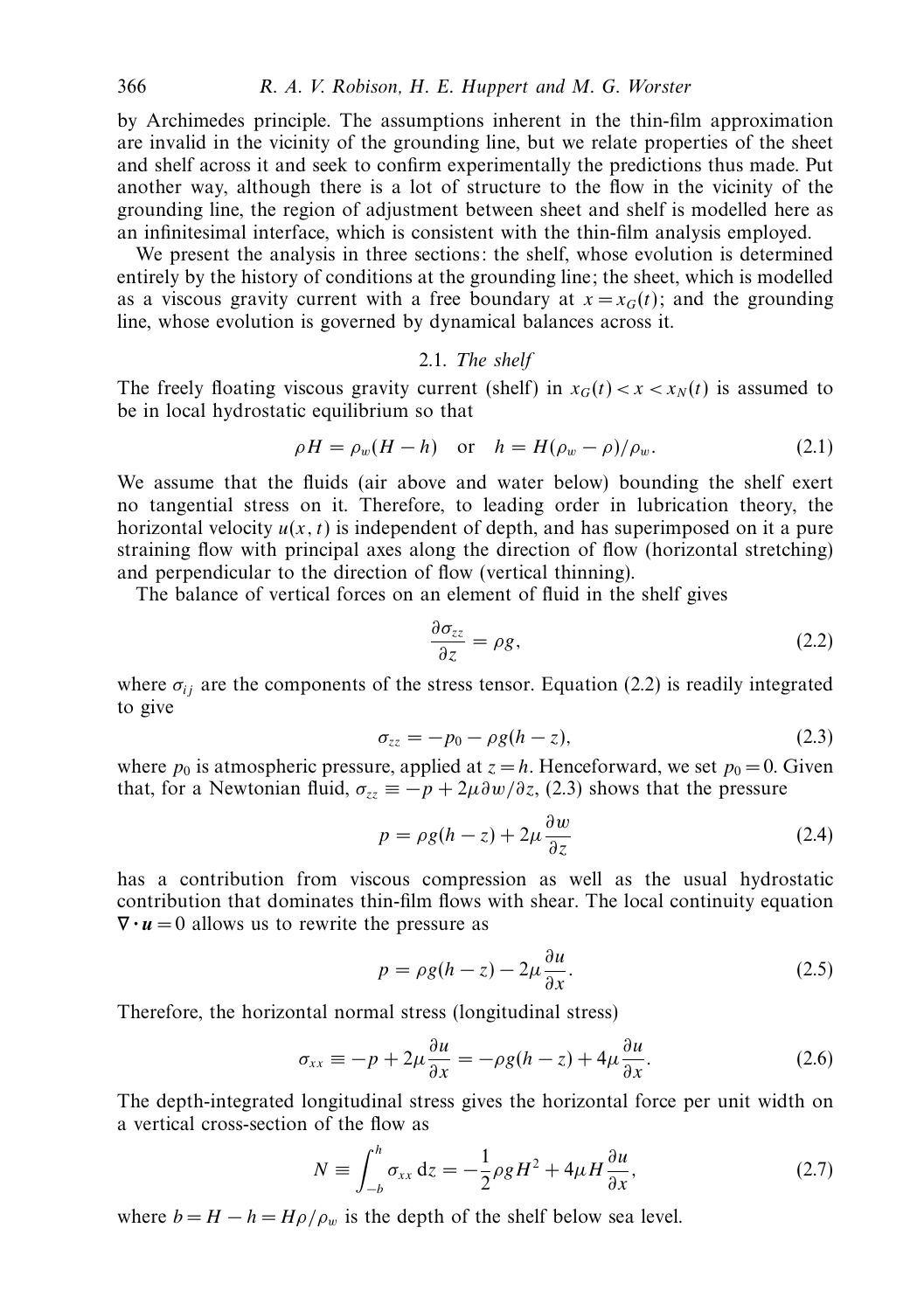

Figure 3. The horizontal forces on a section of shelf. The difference in depth-integrated longitudinal stress is balanced by the hydrostatic pressure from the underlying ocean, so  $N(x + \Delta x) - N(x) - \rho_w g b(x) (-\Delta b) = 0$ . Equation (2.8) is obtained by dividing this equation by  $\Delta x$  and taking the limit as  $\Delta x \rightarrow 0$ .

The overall horizontal force balance on a section of shelf fluid is described by

$$
\frac{\partial N}{\partial x} + \rho_w g b \frac{\partial b}{\partial x} = 0 \tag{2.8}
$$

(see figure 3), which can be rearranged to give the extensional flow equation

$$
\frac{4\mu}{H}\frac{\partial}{\partial x}\left(H\frac{\partial u}{\partial x}\right) = \rho g \frac{\partial h}{\partial x} = \rho g' \frac{\partial H}{\partial x},\tag{2.9}
$$

where the reduced gravity  $g' = g(\rho_w - \rho)/\rho_w$ . This equation (or equivalently (2.8)) is readily integrated to give

$$
\frac{\partial u}{\partial x} = \frac{g'}{8\nu}H,\tag{2.10}
$$

where  $v = \mu/\rho$  is the kinematic viscosity of the current and in which the constant of integration has been chosen so that the vertically integrated longitudinal stress at the end of the shelf balances the integrated hydrostatic pressure in the water column adjacent to it. This latter condition is expressed by

$$
N = -\frac{1}{2}\rho_w g b^2, \qquad (x = x_N(t)), \tag{2.11}
$$

where  $x_N(t)$  is the position of the end of the shelf.

Equation (2.10) can be further integrated to give

$$
u(x,t) = \frac{q_G(t)}{H_G(t)} + \frac{g'}{8\nu} \int_{x_G(t)}^x H(\xi, t) \,d\xi, \tag{2.12}
$$

where  $q_G(t)$  and  $H_G(t)$  are respectively the volume flux arriving at the grounding line and the thickness of the shelf at the grounding line. The integral in (2.12) is simply the volume of the shelf between the grounding line and the horizontal location  $x$ , and can be rewritten as a time integral of the volume flux  $q_{G}^{*}(t) = q_{G} - H_{G}x_{G}$  of fluid crossing the grounding line into the shelf. Therefore

$$
u(t, t_G) = \frac{\partial x}{\partial t}\Big|_{t_G} = \frac{q_G(t)}{H_G(t)} + \frac{g'}{8\nu} \int_{t_G}^t q_G^*(\tau) d\tau,
$$
\n(2.13)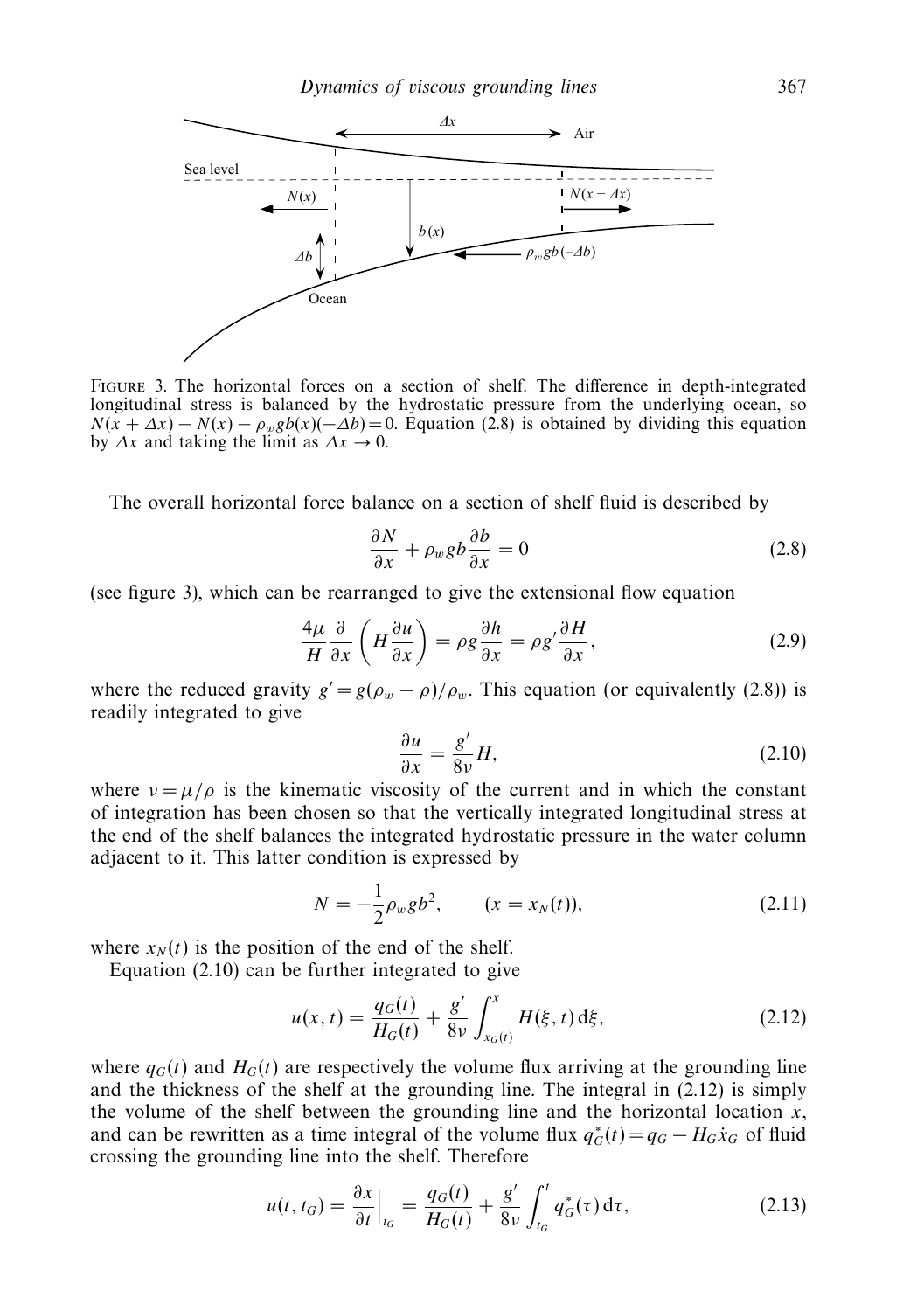where we have switched to a Lagrangian description of the flow with  $u(t, t_G)$ representing the velocity at time *t* of the fluid at location  $x(t, t_G)$  that left the grounding line at time  $t_G$ . A final integration of (2.13) gives

$$
x(t, t_G) = x_G(t_G) + \int_{t_G}^t \frac{q_G(\tau)}{H_G(\tau)} d\tau + \frac{g'}{8\nu} \int_{t_G}^t \int_{t_G}^\tau q_G^*(\tau') d\tau' d\tau.
$$
 (2.14)

The double integral on the right-hand side of  $(2.14)$  can be integrated once, having switched the order of integration, to give

$$
x(t, t_G) = x_G(t_G) + \int_{t_G}^t \frac{q_G(\tau)}{H_G(\tau)} d\tau + \frac{g'}{8\nu} \int_{t_G}^t (t - \tau) q_G^*(\tau) d\tau.
$$
 (2.15)

The thickness of the shelf is determined from the equation of mass conservation

$$
\frac{\partial H}{\partial t} + \frac{\partial}{\partial x}(Hu) = 0,\t(2.16)
$$

which can be written in Lagrangian form as

$$
\frac{\partial H}{\partial t}\Big|_{t_G} = \frac{\partial H}{\partial t} + u \frac{\partial H}{\partial x} = -H \frac{\partial u}{\partial x}.
$$
 (2.17)

The right-hand side of  $(2.17)$  can be evaluated using  $(2.10)$ , and the resulting equation integrated to yield

$$
\frac{1}{H(t, t_G)} - \frac{1}{H_G(t_G)} = \frac{g'}{8\nu}(t - t_G). \tag{2.18}
$$

Equations (2.15) and (2.18) describe the thickness of the shelf  $H(x, t)$  parametrically, with parameter  $t_G$ .

As a simple concrete example, if the grounding line has a fixed position  $x = x_0$ , at which it is supplied by a constant flux  $q_G^* = q_G = q_0$  and has a constant thickness  $H_G = H_0$  then

$$
x = x_0 + \frac{q_0}{H_0}(t - t_0) + \frac{g'q_0}{16\nu}(t - t_0)^2,
$$
\n(2.19)

$$
\frac{1}{H} - \frac{1}{H_0} = \frac{g'}{8\nu}(t - t_0)
$$
\n(2.20)

from which  $H(x, t)$  can be determined as

$$
H = H_0 \left[ 1 + g'H_0^2(x - x_0)/4\nu q_0 \right]^{-1/2}.
$$
 (2.21)

Note that, in this example,  $H(x, t)$  is independent of time and simply occupies the envelope described by (2.21) in the range

$$
x_0 \le x \le x_N(t) = \frac{q_0}{H_0}t + \frac{g'q_0}{16\nu}t^2,
$$
\n(2.22)

where  $x_N(t)$  has been determined from (2.19) with  $t_0 = 0$ . The asymptotic solution at large times and large values of *x*, viz  $H \sim (g'x/vq_0)^{-1/2}$  in  $0 \le x \le x_N(t) \sim (g'q_0/16v)t^2$ , is a similarity solution of  $(2.9)$  and  $(2.16)$ , which can be determined from a scaling analysis. It shows, in conjunction with (2.21), that the shelf loses knowledge of conditions at the grounding line, other than the flux of fluid across it, at a distance  $vq_0/g'H_0^2$  from the grounding line.

Note from  $(2.15)$  and  $(2.18)$  that the structure and extent of the shelf are known entirely in terms of the time history of the thickness of the current at the grounding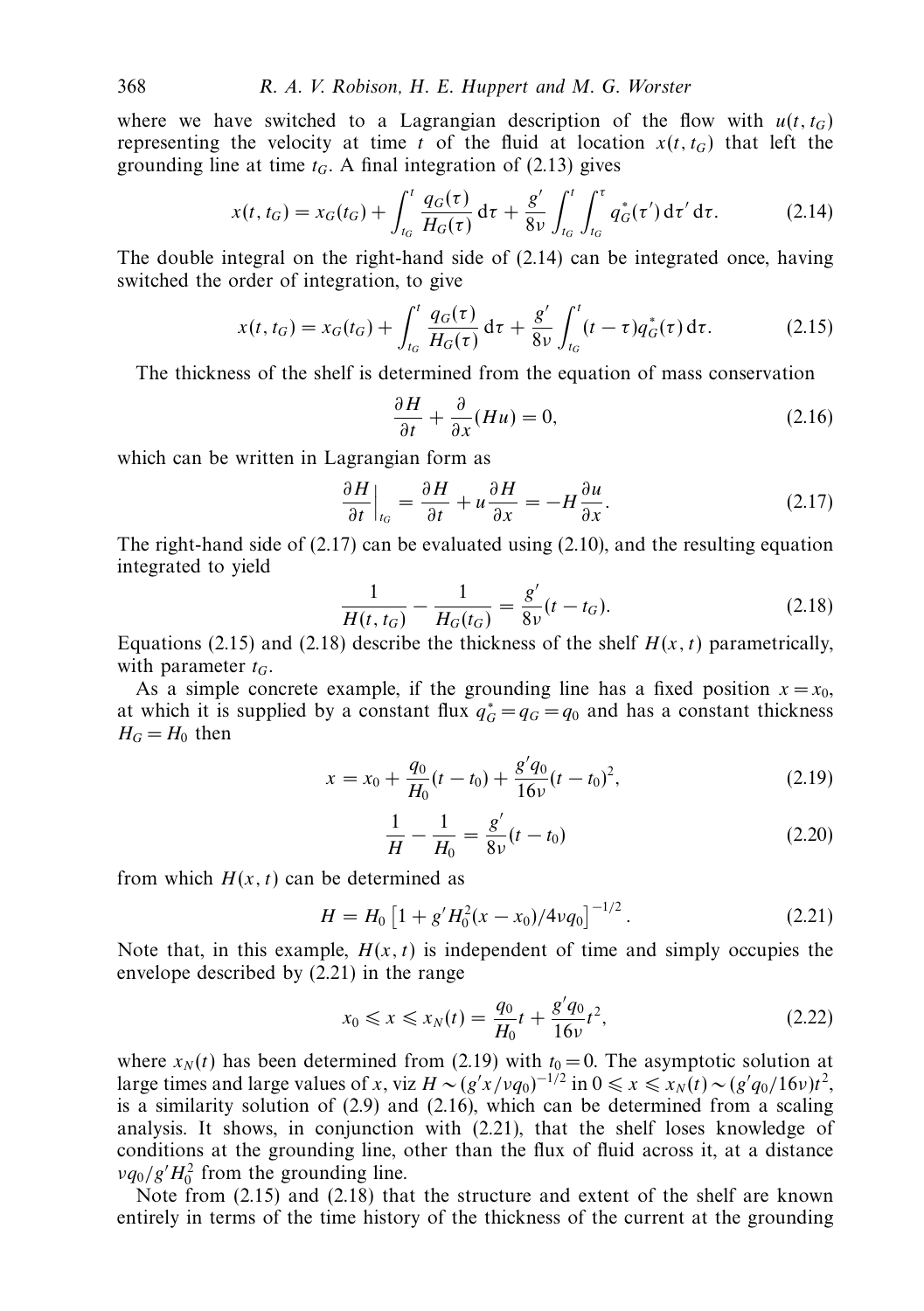line  $H_G(t)$  and the volume flux  $q_G(t)$ . Note also that the volume flux across the grounding line only determines the evolution of the shelf and does not determine the evolution of the grounding line (Schoof 2007), provided that a shelf exists (see the discussion around (2.35) below).

#### 2.2. The sheet

For later use, we formulate equations here for the general case in which the base of the sheet is at position  $z = -b(x, t)$ . The grounded sheet, which we assume to satisfy no slip at its base, forms a classical viscous gravity current (Huppert 1982, 2000) with a parabolic velocity profile and a depth-integrated volume flux

$$
q = -\frac{gH^3}{3\nu}\frac{\partial h}{\partial x}.\tag{2.23}
$$

This expression can be substituted into the continuity equation

$$
\frac{\partial H}{\partial t} + \frac{\partial q}{\partial x} = 0 \tag{2.24}
$$

to form the nonlinear diffusion equation

$$
\frac{\partial h}{\partial t} = \frac{g}{3\nu} \frac{\partial}{\partial x} \left[ (h+b)^3 \frac{\partial h}{\partial x} \right] - \frac{\partial b}{\partial t}
$$
 (2.25)

for the thickness of the sheet. This is subject to the boundary conditions

$$
-\frac{g(h+b)^3}{3v}\frac{\partial h}{\partial x}\Big|_{x=0} = q_0,\tag{2.26a}
$$

$$
h(x_G, t) = \frac{\rho_w - \rho}{\rho} b(x_G, t).
$$
 (2.26b)

The first of these conditions reflects the imposed constant volume flux  $q = q_0$  at  $x = 0$ . The second condition reflects the flotation condition (2.1), which is first attained (as *x* increases) at  $x = x_G$ .

Mathematically, the two boundary conditions  $(2.26a, b)$  would be sufficient for the second-order diffusion equation (2.25) on a fixed domain. However, a further, independent condition is required in order to determine the position of the free boundary  $x = x_G(t)$ .

#### 2.3. The grounding line

An assumption incorporated into the modelling of viscous ice sheets and shelves by Schoof (2007) is that the depth-integrated longitudinal stress should balance on the two sides of the grounding line. This reflects the arguments put forward by Weertman (1974) for continuity of tensile stress in a perfectly plastic model. A numerical calculation of the fully two-dimensional flow in the neighbourhood of a Newtonian, viscous grounding line has been made by Nowicki & Wingham (2008), and used to determine local characteristics of the flow. However, no conclusion was made relating to conditions that should apply to a depth-integrated model such as the shallow-ice model or the lubrication theory developed here. We follow the principle adopted by Schoof (2007) and derive a condition based on the continuity of longitudinal stress.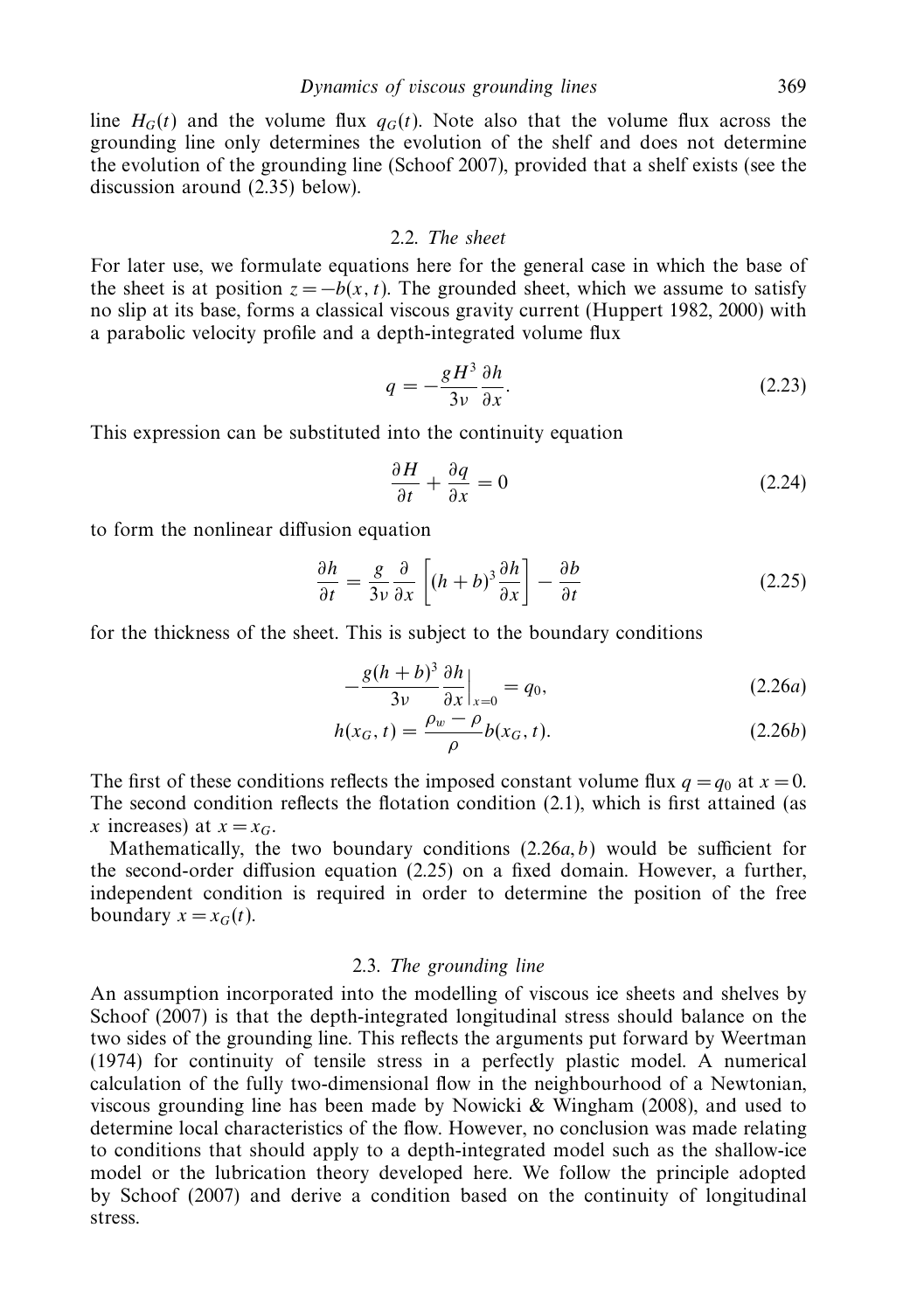In general, from (2.6), the depth-integrated longitudinal stress is

$$
N = \int_{-b}^{h} \sigma_{xx} dz,
$$
  
=  $-\frac{1}{2} \rho g H^2 + 4\mu \int_{-b}^{h} \frac{\partial u}{\partial x} dz,$   
=  $-\frac{1}{2} \rho g H^2 + 4\mu \left[ \frac{\partial q}{\partial x} - u(h) \frac{\partial h}{\partial x} - u(-b) \frac{\partial b}{\partial x} \right].$  (2.27)

In the sheet, in which there is a leading-order parabolic shear flow

$$
u = -\frac{g}{2\nu}\frac{\partial h}{\partial x}(z+b)\left[2H - (z+b)\right],\tag{2.28}
$$

the depth-integrated longitudinal stress is

$$
N = -\frac{1}{2}\rho g H^2 + 4\mu \left[ \frac{\partial q}{\partial x} + \frac{g}{2\nu} H^2 \left( \frac{\partial h}{\partial x} \right)^2 \right].
$$
 (2.29)

In the shelf, in which there is uniform flow to leading order, the longitudinal stress is given by (2.7). Therefore, with the simple hypothesis that *H* and *N* are both continuous across the grounding line,

$$
\left[\frac{\partial q}{\partial x} + \frac{g}{2\nu} H^2 \left(\frac{\partial h}{\partial x}\right)^2\right]_{sheet} = \left[H\frac{\partial u}{\partial x}\right]_{shelf}.
$$
 (2.30)

Strictly, the left-hand side of (2.30) applies a sufficient distance upstream of the grounding line and the right-hand side applies a sufficient distance downstream of the grounding line for lubrication theory to apply in sheet and shelf respectively. There can therefore, in principle, be jumps in *H* and *N* across the interface between sheet and shelf, which in reality is an extended region but is treated here as a singular surface.

The right-hand side of (2.30) can be evaluated as  $g'H^2/8\nu$  using (2.10). To evaluate the left-hand side, we differentiate the flotation condition (2.26b) with respect to time, noting that  $x_G = x_G(t)$ , which gives

$$
\dot{x}_G \frac{\partial h}{\partial x} + \frac{\partial h}{\partial t} = \frac{\rho_w - \rho}{\rho} \left( \dot{x}_G \frac{\partial b}{\partial x} + \frac{\partial b}{\partial t} \right), \qquad (x = x_G(t)). \tag{2.31}
$$

This can be rearranged using the continuity equation to give

$$
\left(\frac{\rho_w - \rho}{\rho} \frac{\partial b}{\partial x} - \frac{\partial h}{\partial x}\right) \dot{x}_G + \frac{\rho_w}{\rho} \frac{\partial b}{\partial t} = \frac{\partial H}{\partial t} = -\frac{\partial q}{\partial x}, \qquad (x = x_G(t)). \tag{2.32}
$$

Finally we combine this with (2.30) to obtain,

$$
\left(\frac{\rho_w - \rho}{\rho} \frac{\partial b}{\partial x} - \frac{\partial h}{\partial x}\right) \dot{x}_G = \frac{g}{2\nu} H^2 \left(\frac{\partial h}{\partial x}\right)^2 - \frac{g'}{8\nu} H^2 - \frac{\rho_w}{\rho} \frac{\partial b}{\partial t}, \qquad (x = x_G(t)). \quad (2.33)
$$

This is a general equation governing the one-dimentional propagation of a Newtonian, viscous grounding line when the flow from the sheet crosses it into a shelf. For the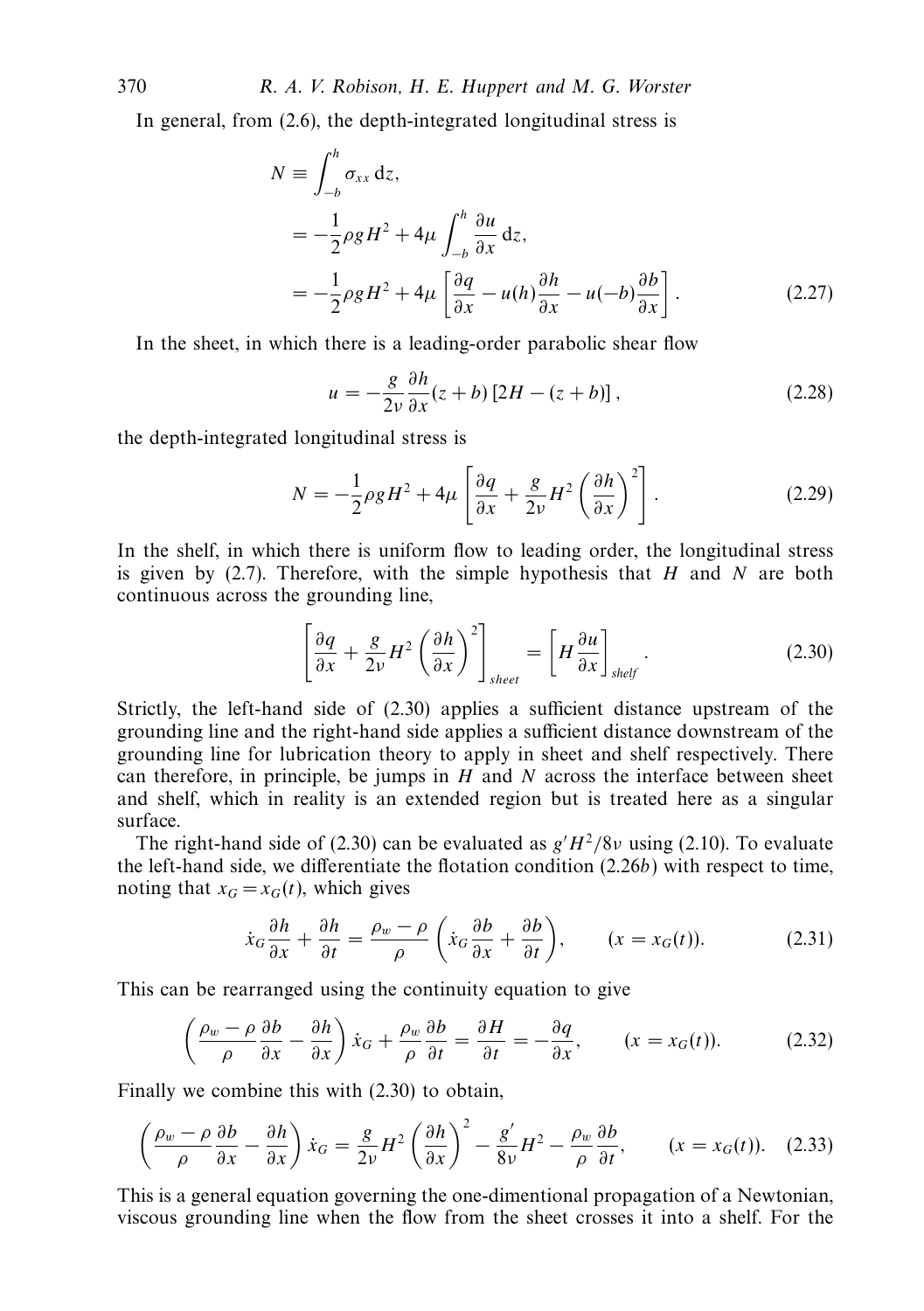particular fixed geometry shown in figure 2, we can rewrite it as

$$
\left(\alpha \frac{\rho_w}{\rho} \frac{g'}{g} - \frac{\partial h}{\partial x}\right) \dot{x}_G = \frac{g'}{8\nu} H^2 \left[\frac{4g}{g'} \left(\frac{\partial h}{\partial x}\right)^2 - 1\right], \qquad (x = x_G(t)). \tag{2.34}
$$

If the surface slope of the sheet at the grounding line is large (for example, at early times in the example studied in § 3) then (2.34) predicts that  $H\dot{x}_G \sim -(gH^3/2v)\partial h/\partial x$ , which is greater than the flux of fluid  $q = -(gH^3/3v)\partial h/\partial x$  that can be supplied by the sheet. In that case, the fluid from the sheet simply adds to the end of the grounded sheet, without forming a shelf, and the front of the sheet is determined kinematically by

$$
\dot{x}_G = \frac{q_G}{H_G} = -\frac{gH^2}{3v} \frac{\partial h}{\partial x}, \qquad (x = x_G(t)) \tag{2.35}
$$

because the ocean provides insufficient normal stress to balance that in the sheet. This is the propagating front condition for a spreading viscous gravity current.

Equations  $(2.25)$ ,  $(2.26)$  and  $(2.34)$  or  $(2.35)$  together form a type of Stefan problem. The explicit evolution equation (2.34) will allow dynamical questions, for example relating to stability of grounding lines, to be addressed straightforwardly.

## *3. Some theoretical results*

The full system of equations governing the viscous sheet illustrated in figure 2 comprises (2.25), (2.26), (2.33) and (2.35). We consider the particular case in which  $b(x, t) = \alpha x$  is independent of time and make these equations dimensionless by writing

$$
h = BC\hat{h}, \quad x = 2BC^4\hat{x}, \quad q_0 t = 2B^2C^5\hat{t},
$$
 (3.1)

where  $B = (6\nu q_0/g)^{1/3}$  and  $C = (g/g')^{1/6}$ . This gives, dropping hats,

$$
\frac{\partial h}{\partial t} = \frac{\partial}{\partial x} \left[ (h + Ax)^3 \frac{\partial h}{\partial x} \right],\tag{3.2}
$$

$$
h^3 \frac{\partial h}{\partial x} = -1 \qquad (x = 0), \tag{3.3}
$$

$$
h = \epsilon x_G \qquad (x = x_G), \tag{3.4}
$$

$$
\dot{x}_G = \min \left\{ \frac{3}{2} (h + Ax)^2 \left[ \left( \frac{\partial h}{\partial x} \right)^2 - 1 \right] \Big/ \left( \epsilon - \frac{\partial h}{\partial x} \right) \right\} \qquad (x = x_G), \qquad (3.5)
$$

where

$$
A = 2\alpha \left(\frac{g'}{g}\right)^{-1/2} \quad \text{and} \quad \epsilon = 2\alpha \left(\frac{g'}{g}\right)^{1/2} \frac{\rho_w}{\rho}.\tag{3.6}
$$

Note that the bed slope  $\alpha$  should be small for lubrication theory to be valid, and that  $g'/g$  is also small. Therefore  $\epsilon$  is typically a small parameter, which can safely be set to zero in the model. The dimensionless bed slope *A* is also small in most natural settings, but for generality we allow it to be order unity throughout our discussions and make no further approximations. Given the particular geometry in this section, *A* must be strictly positive in order for there to be any ocean. However, *A* can be made arbitrarily small if it is desired to study that limit.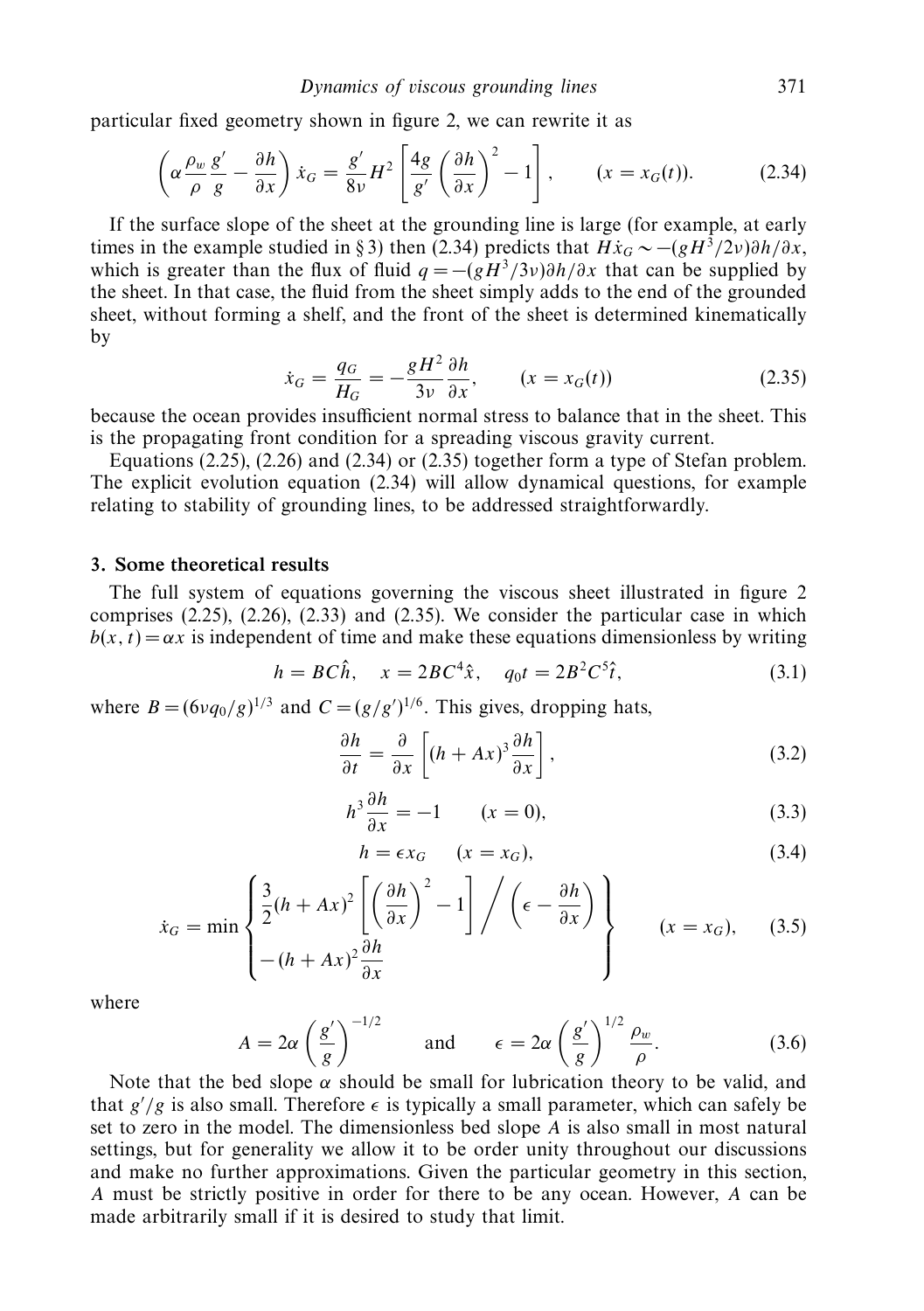

FIGURE 4. Steady scaled solutions for the viscous sheet on (*a*) a shallow slope with  $A = 0.2$ and (b) a steep slope with  $A = 5$ . The value of  $\epsilon$  is zero in both cases. The solid line below each graph indicates the position of the rigid slope, which continues in the *x* direction. The position of the grounding line is shown by a vertical dashed line in each case. Note the different vertical and horizontal scales used in the two figures.

#### 3.1. Steady solution

The equations and boundary conditions above admit a steady solution  $(\dot{x}_G = 0)$  in which

$$
(h + Ax)^3 \frac{\partial h}{\partial x} = -1,\tag{3.7}
$$

$$
h = \epsilon x_G \qquad (x = x_G), \tag{3.8}
$$

$$
\frac{\partial h}{\partial x} = -1 \qquad (x = x_G). \tag{3.9}
$$

It is straightforward to combine these to determine the steady position of the grounding line

$$
x_G = (A + \epsilon)^{-1},
$$
\n(3.10)

where the full depth of the current  $H_G = 1$ .

When  $A = 1$ , there is a simple solution with  $H \equiv 1$ , so that

$$
h = 1 - x
$$
 in  $0 \le x \le (1 + \epsilon)^{-1}$ , (3.11)

For other values of *A*, the steady solution can be found straightforwardly, if laboriously, in the implicit form

$$
a^{4}(x - x_{G}) = a(H - 1) + \frac{1}{3}\ln\left(\frac{aH - 1}{a - 1}\right) - \frac{1}{6}\ln\left(\frac{a^{2}H^{2} + aH + 1}{a^{2} + a + 1}\right)
$$

$$
-\left[\tan^{-1}\frac{2}{\sqrt{3}}\left(aH + \frac{1}{2}\right) - \tan^{-1}\frac{2}{\sqrt{3}}\left(a + \frac{1}{2}\right)\right] / \sqrt{3}, \quad (3.12)
$$

where  $a = A^{1/3}$ .

It is perhaps more straightforward these days simply to integrate  $(3.7)$ – $(3.9)$ numerically using standard packages. This was done to produce the graphs in figure 4. We see that the character of the solution is different for shallow slopes  $(A < 1)$ , shown in figure  $4(a)$ , and for steep slopes  $(A>1)$ , shown in figure  $4(b)$ . In both cases the surface of the current runs roughly parallel to the slope initially. Over steep slopes, such as those used in the experiments reported later in § 4, the slope of the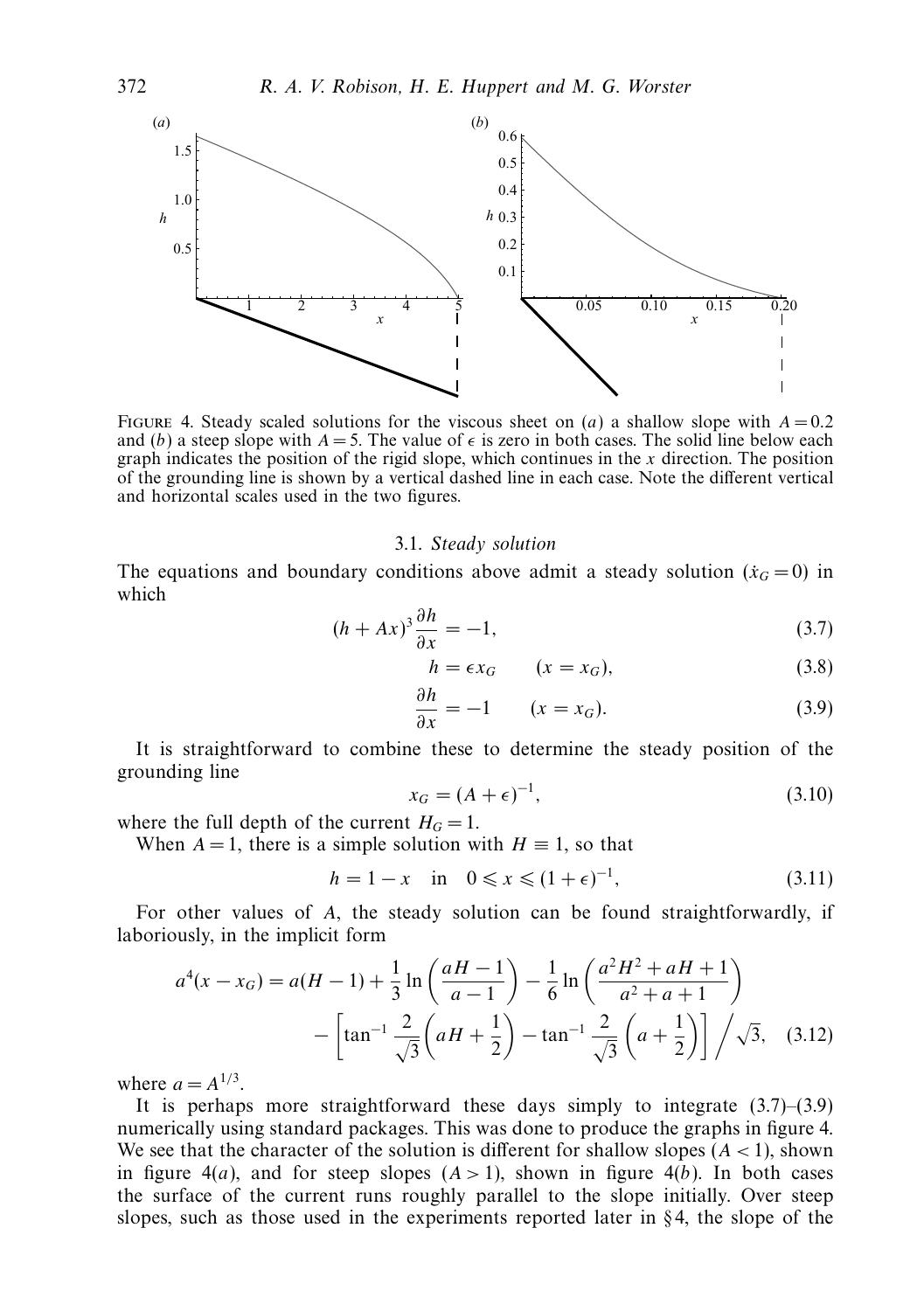current reduces as the current nears the ocean, while the current thickens towards the grounding line. In contrast, over shallow slopes, the surface of the current dips steeply and the current thins rapidly towards the grounding line. This latter behaviour seems analogous to the situations analysed by Schoof (2007), who exploited asymptotically (as  $A \rightarrow 0$ ) the fact that over shallow slopes the sheet is mostly much thicker than at the grounding line.

#### 3.2. Approximate solution for early time

As an indication of the characteristic behaviour of the system at early times and to initialize our numerical solutions, given below, we analyse the case when  $\epsilon = 0$  in the limit *t*  $\ll$  1. We introduce a scaled (similarity) variable  $\xi = x/t^{4/5}$ , write

$$
h = t^{1/5} f(\xi, t) \tag{3.13}
$$

and rewrite (3.2) as

$$
tf_t + \frac{1}{5}f - \frac{4}{5}\xi f' = \left[ \left( f + A\xi t^{3/5} \right)^3 f' \right]',
$$
\n(3.14)

where subscript *t* denotes differentiation with respect to dimensionless time and primes denote differentiation with respect to  $\xi$ . The boundary conditions (3.3)–(3.5) become

$$
f^3 f' = -1 \qquad (\xi = 0), \tag{3.15}
$$

$$
f = 0 \qquad (\xi = \xi_G), \tag{3.16}
$$

$$
f' = -\frac{4}{5} \frac{t^{-6/5}}{A^2 \xi_G}.
$$
  $(\xi = \xi_G),$  (3.17)

where  $\xi_G$  is defined by

$$
x_G = \xi_G t^{4/5}.
$$
\n(3.18)

Note that at early times the surface slope  $-f'$  is large, the front of the sheet is controlled kinematically and no shelf forms.

To leading order in  $t \ll 1$ , (3.14) with boundary conditions (3.15) and (3.16) are those describing a viscous gravity current on a horizontal plane fed by a constant volume flux (Huppert 1982), which has a similarity solution depending only on *ξ* . However, the front condition (3.17) is different from that case and requires that there be a finite slope to the gravity current at the grounding line  $\xi = \xi_G$ .

Nevertheless, the time derivative in (3.14) can be neglected to leading order and the resulting equation integrated once to give

$$
-\int_{\xi}^{\xi_G} f(\xi') d\xi' - \frac{4}{5} \xi f = \left(f + A \xi t^{3/5}\right)^3 f' + q_G(t),\tag{3.19}
$$

where  $q_G(t)$  is the dimensionless volume flux at the grounding line. Given that  $f = 0$ at the grounding line, from (3.16), we can use this equation with (3.17) to show that

$$
q_G(t) \sim \frac{4}{5} A \xi_G^2 t^{3/5}.
$$
 (3.20)

The leading-order shape of the sheet near the grounding line at early times can be found in a form reminiscent of strained coordinates, in which the singularity of the nonlinear equation (3.14) is moved to a position  $\xi = \xi_G + \delta(t)$ . It is found by setting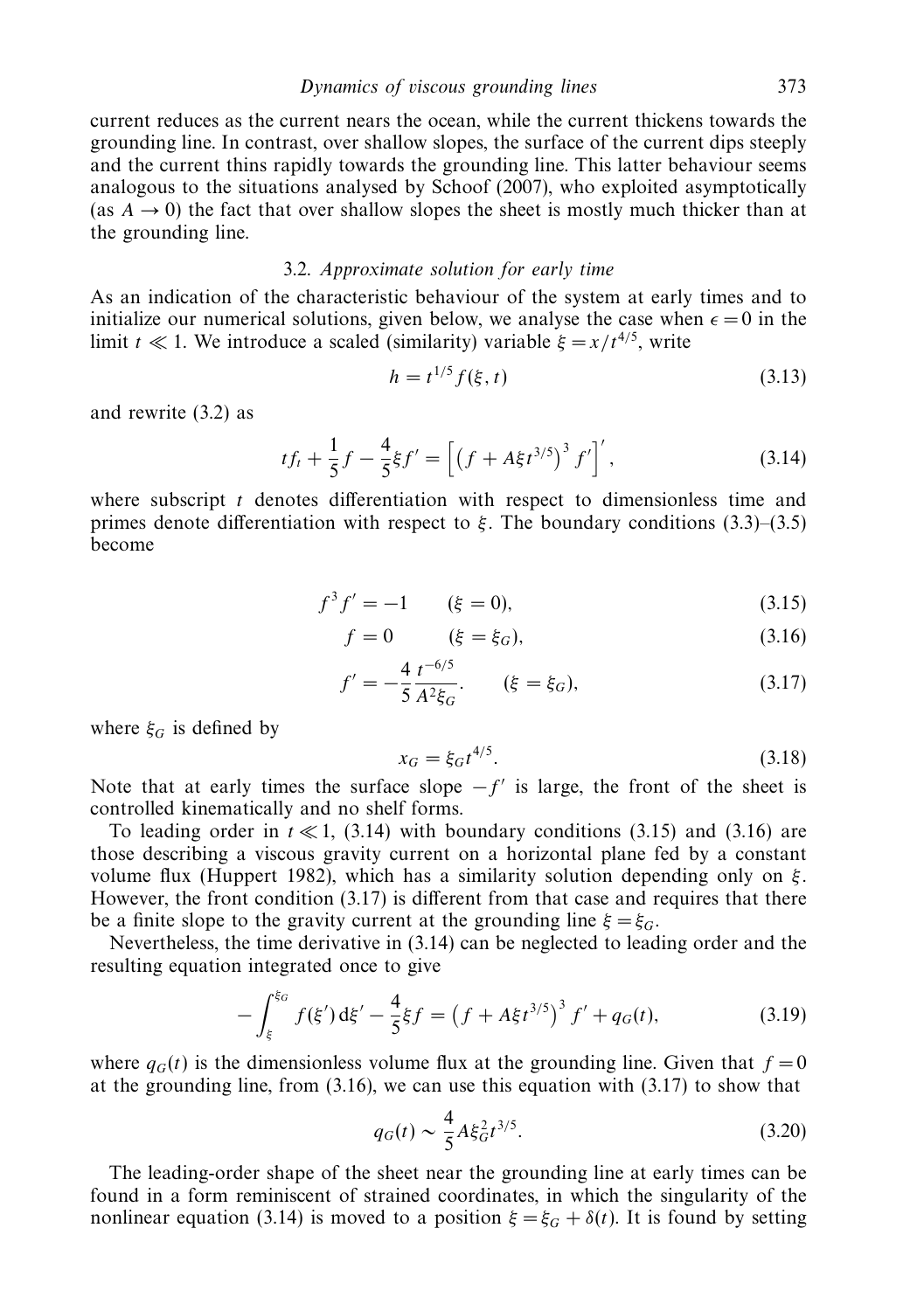

Figure 5. Numerically calculated evolution of the dimensionless sheet–shelf system using parameter values  $A = 3$  and  $\epsilon = 0$ . From left to right, the profiles correspond to dimensionless times 0.05, 0.1, 0.25, 0.5, 1.0 and 2.0.

 $\xi = \xi_G$  in the coefficients of (3.19) and integrating to obtain

$$
f \sim \left(\frac{12}{5}\xi_G\right)^{1/3} \left[ (\xi_G + \delta - \xi)^{1/3} - \delta^{1/3} \right],\tag{3.21}
$$

where

$$
\delta \sim \left(\frac{5}{12}\right) A^3 \xi_G^2 t^{9/5}.\tag{3.22}
$$

At a fixed small time  $t > 0$ , (3.14) with  $f_t = 0$  can be integrated numerically from  $\xi = \xi_G$  backwards to  $\xi = 0$ , starting from conditions (3.16) and (3.17) and using  $\xi_G$  as a shooting parameter to meet the boundary condition (3.15). However, we can find  $\xi_G$  approximately (see Huppert 1982) by applying the integral constraint on the total volume,

$$
\int_0^{x_G} h(x, t) \, \mathrm{d}x = qt,\tag{3.23}
$$

expressed non-dimensionally by

$$
\int_0^{\xi_G} f(\xi) \, d\xi = 1,\tag{3.24}
$$

to the leading-order front solution (3.21). This gives

$$
\xi_G \approx \left(\frac{5}{12}\right)^{1/5} \left(\frac{4}{3}\right)^{3/5} \approx 0.997. \tag{3.25}
$$

## 3.3. Numerical solution

As an illustration of the temporal evolution of the ice sheet and shelf, we have integrated (3.2) numerically using boundary conditions (3.3)–(3.5). This was done by mapping the domain  $[0, x_G(t)]$  onto  $[0, 1]$  and using finite differences on a uniform grid in the mapped domain (see Acton, Huppert  $\&$  Worster 2001, for example), starting from the asymptotic solution (3.13) evaluated using (3.21). This determines the evolution of the sheet. Subsequently, simple quadrature was used to evaluate (2.15) for the position of Lagrangian points within the shelf, and (2.18) was used to evaluate the corresponding shelf thicknesses.

Some results are plotted in figure 5. The early transient shows the migration of the grounding line and the evolution of the profile of the sheet from the small-time asymptotic shape, which is typical of viscous gravity currents on a horizontal plane,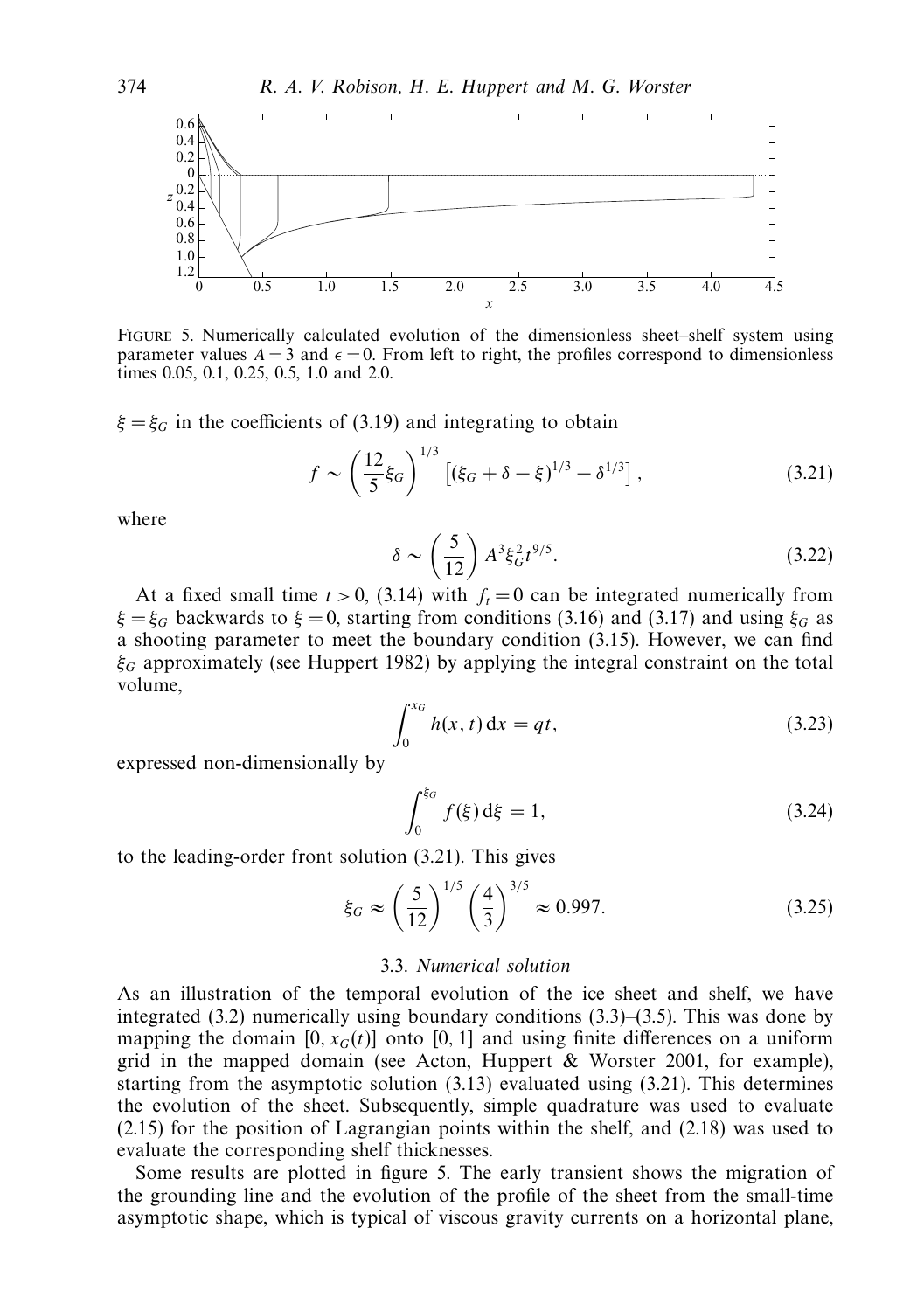

Figure 6. The dimensionless position of the grounding line as a function of time with parameter values  $A = 3$  and  $\epsilon = 0.1$ . The solid curve shows the numerical solution, the dashed curve shows the small-time asymptotic solution, and the dotted line shows the analytically determined steady position of the grounding line.

towards the steady shape similar to that shown in figure  $4(b)$ . Note that there is no shelf initially. The subsequent profiles show the continuing development of the shelf after the grounding line has reached a steady position. The general shape of the shelf is similar to that observed in experiments (figure 1). This overall shape is a consequence of the history of the flux through the grounding line.

Figure 6 shows the position of the grounding line as a function of time, which evolves from the early proportionality to  $t^{4/5}$  towards a constant value.

Some further illustrative numerical calculations are described in the discussion section below.

#### *4. Experimental system*

Our experiments were carried out in a Perspex tank 15 cm wide by 100 cm long by 10 cm deep, illustrated schematically in figure 7. There were two distinct sets of experiments. In the first six, experiments a–f, glycerine was used to model the ice, whereas in the last four, experiments A–D, golden syrup was used. Golden syrup has a much higher viscosity than glycerine and produced thicker currents and a more two-dimensional flow.

Both glycerine and golden syrup have high densities  $(1.26 \text{ g cm}^{-3} \text{ and } 1.44 \text{ g cm}^{-3}$ respectively), and a denser 'ocean' was required to ensure that the shelf floated. A saline solution using common salt (NaCl) could not achieve this and so potassium carbonate (K<sub>2</sub>CO<sub>3</sub>) solutions with densities up to  $\rho_w \approx 1.5 \text{ g cm}^{-3}$  were used to model the sea water. The value of  $g'$  could be varied independently of the viscosity of the input fluid  $\nu$  by changing the concentration (hence the density) of the potassium carbonate solution. The viscosity of the glycerine was altered by dilution with water.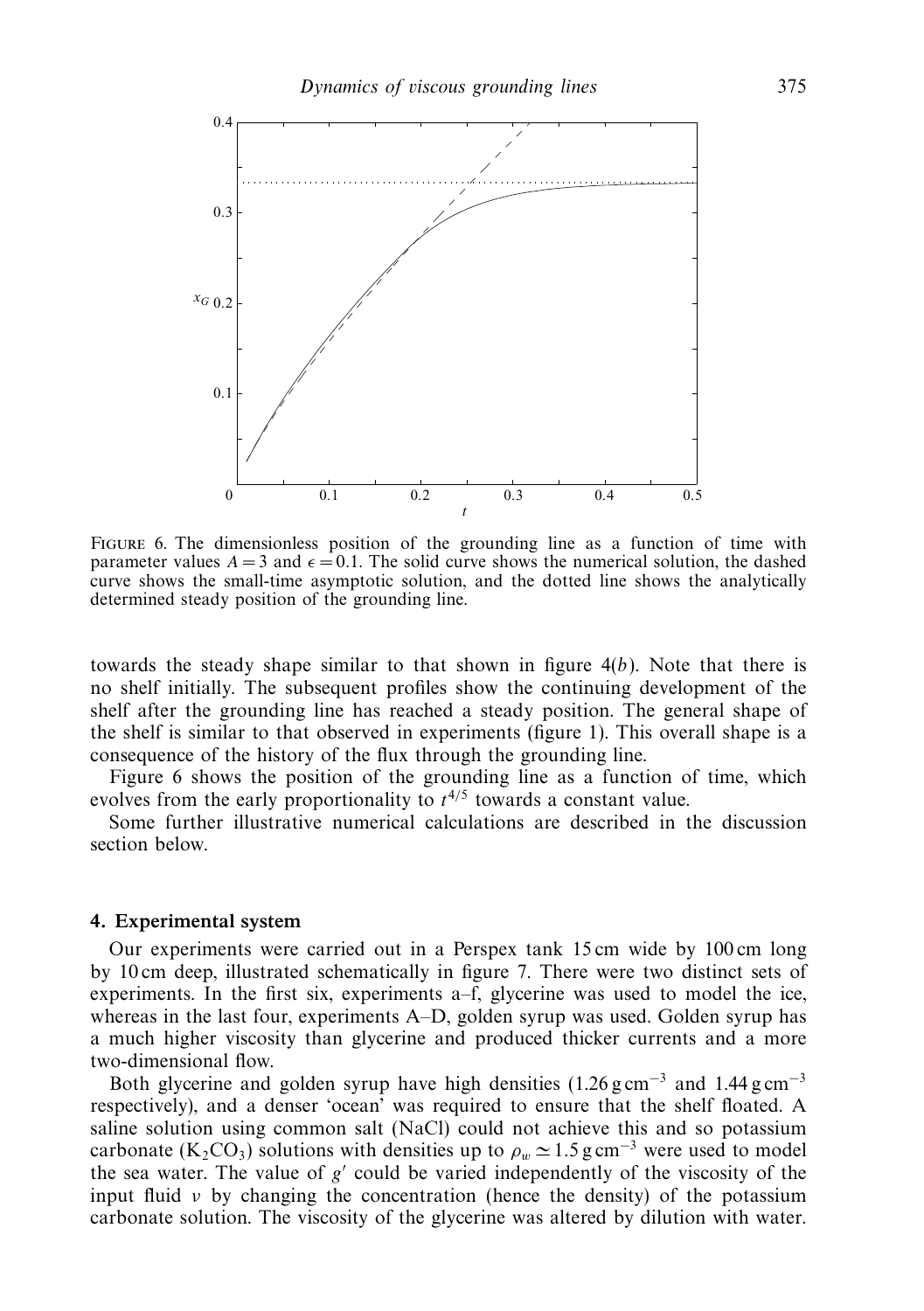

Figure 7. The set-up used in experiments A–D. Golden syrup is supplied at a constant rate to the reservoir at the left and spills onto a rigid slope and into a dense solution of potassium carbonate.

A Perspex ramp was secured towards one end of the tank. Its angle could be adjusted between experiments. Before each experiment, the tank was filled with aqueous  $K_2CO_3$  solution. In the second set of experiments the distance along the ramp above the water line was always less than 2 cm. Having only a very short length of ramp above the water line helped keep the front uniform and this keeps the system close to the ideal theoretical situation described in the previous section.

The release mechanism differed between the two series, with the second arrangement achieving a far more two-dimensional flow. For experiments a–f there was a small reservoir behind the ramp filled with glycerine from a cylindrical tube fitted to a measuring cylinder. In contrast, for experiments A–D we used a large reservoir between the top of the ramp and the back end of the tank, filled with golden syrup before the start of each experiment. This is the arrangement shown in figure 7. Above this reservoir a tank was suspended from which golden syrup was released at the start of an experiment through a thin slot of width 13 cm (i.e. just narrower than the tank) and length 1 cm.

A constant head of glycerine or golden syrup was maintained in the supply chamber throughout each experiment to effect a constant flux. The flux rate  $q_0$  was adjusted between experiments by altering the head height. Marks were made every 0.5 cm along the top of the main tank and along the ramp, and a side-view camera was used to record the experiments. The evolution of the grounding line was measured by examining the video recordings later. In each experiment, constant parameters of input flux *q*0, bed slope *α*, reduced gravity *g* , and kinematic viscosity *ν* were chosen. The values used are listed in table 1. A typical experiment is shown in movie 1.

## *5. Results*

The position of the grounding line, measured as distance down the ramp, is shown as a function of time for each of the ten experiments in figure 8. From this figure we see that the grounding line reached an almost steady position in each case apart from experiment C, which used a small value of  $\theta = 5^\circ$ , and a steady position was not reached until well after 100 s, when the shelf had also reached the end of the tank.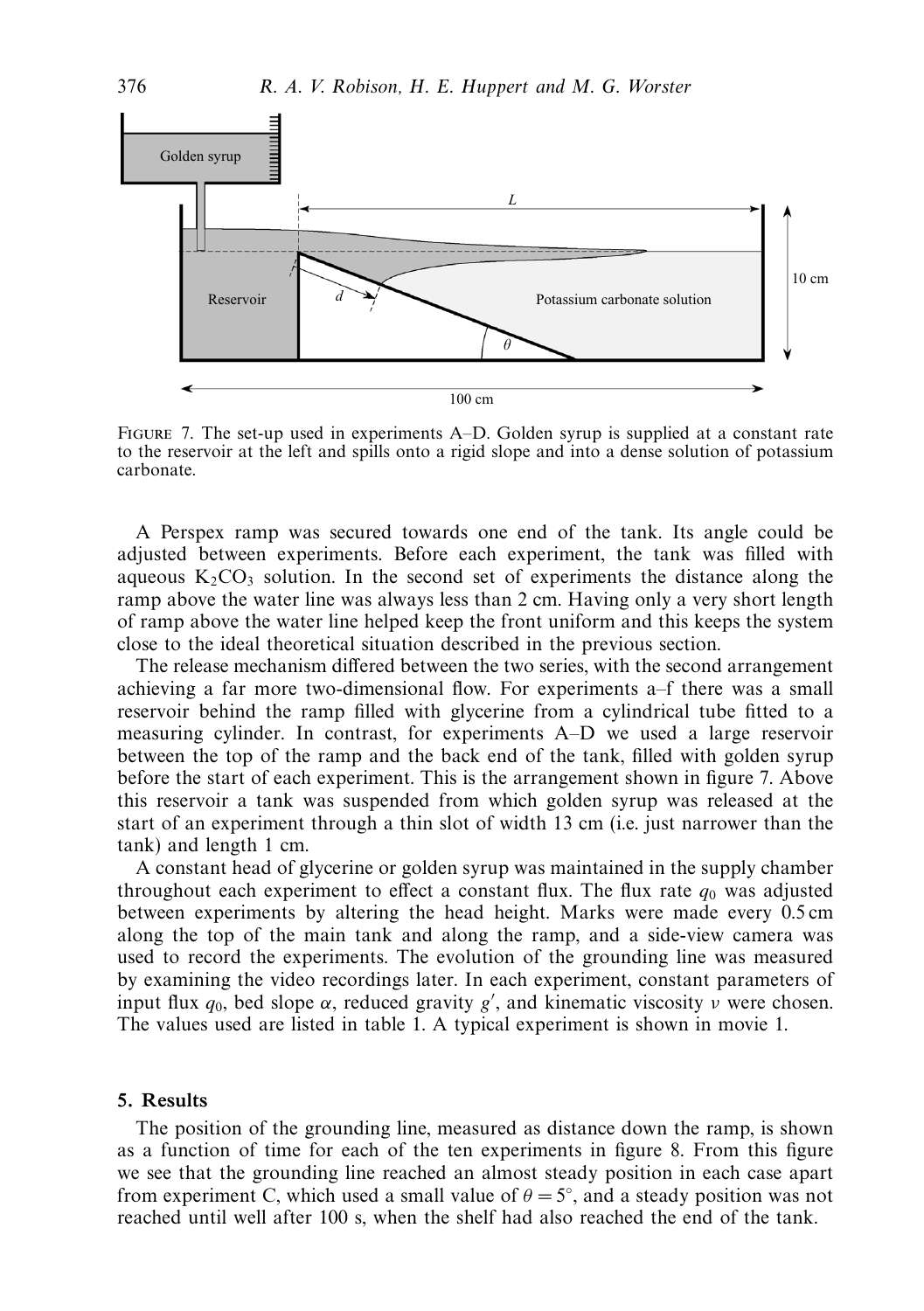| $g'$ (cm s <sup>-2</sup> ) | $q_0$ (cm <sup>2</sup> s <sup>-1</sup> ) | $\alpha$ | $\nu$ (cm <sup>2</sup> s <sup>-1</sup> ) |
|----------------------------|------------------------------------------|----------|------------------------------------------|
| 62.8                       | 0.105                                    | 0.25     | 8.3                                      |
| 156.9                      | 0.210                                    | 0.25     | 8.3                                      |
| 179.5                      | 0.420                                    | 0.25     | 8.3                                      |
| 179.5                      | 0.420                                    | 0.0875   | 8.3                                      |
| 179.5                      | 0.420                                    | 0.25     | 1.0                                      |
| 32.4                       | 0.105                                    | 0.25     | 9.4                                      |
| 32.9                       | 0.464                                    | 0.27     | 380                                      |
| 32.9                       | 0.464                                    | 0.27     | 380                                      |
| 32.9                       | 0.464                                    | 0.0105   | 380                                      |
| 32.9                       | 0.464                                    | 0.78     | 380                                      |
|                            |                                          |          |                                          |

Table 1. Values used for the input parameters in each experiment.



FIGURE 8. The downslope position of the grounding line, indicated by *d* in figure 7, as a function of time for each of the experiments.

These measurements are only accurate to roughly half a centimetre, partly because of variations across the width of the tank and partly because it is sometimes unclear from the observations whether the viscous fluid is over-riding the fluid it is displacing or whether it is actually detaching to form a shelf. There were indications in some experiments (most noticeably experiment D) that the current 'lifted off' at some point, perhaps associated with the transition between kinematic and dynamic control of the front of the sheet described between (2.34) and (2.35), and that the grounding line then appeared to recede slightly.

Our theoretical prediction for the steady position of the grounding line, given in dimensionless form as  $(A + \epsilon)^{-1}$  in (3.10), is

$$
x_G = \frac{1}{\alpha} \frac{\rho}{\rho_w} \left(\frac{g}{g'}\right)^{1/6} \left(\frac{6\nu q_0}{g}\right)^{1/3}.
$$
 (5.1)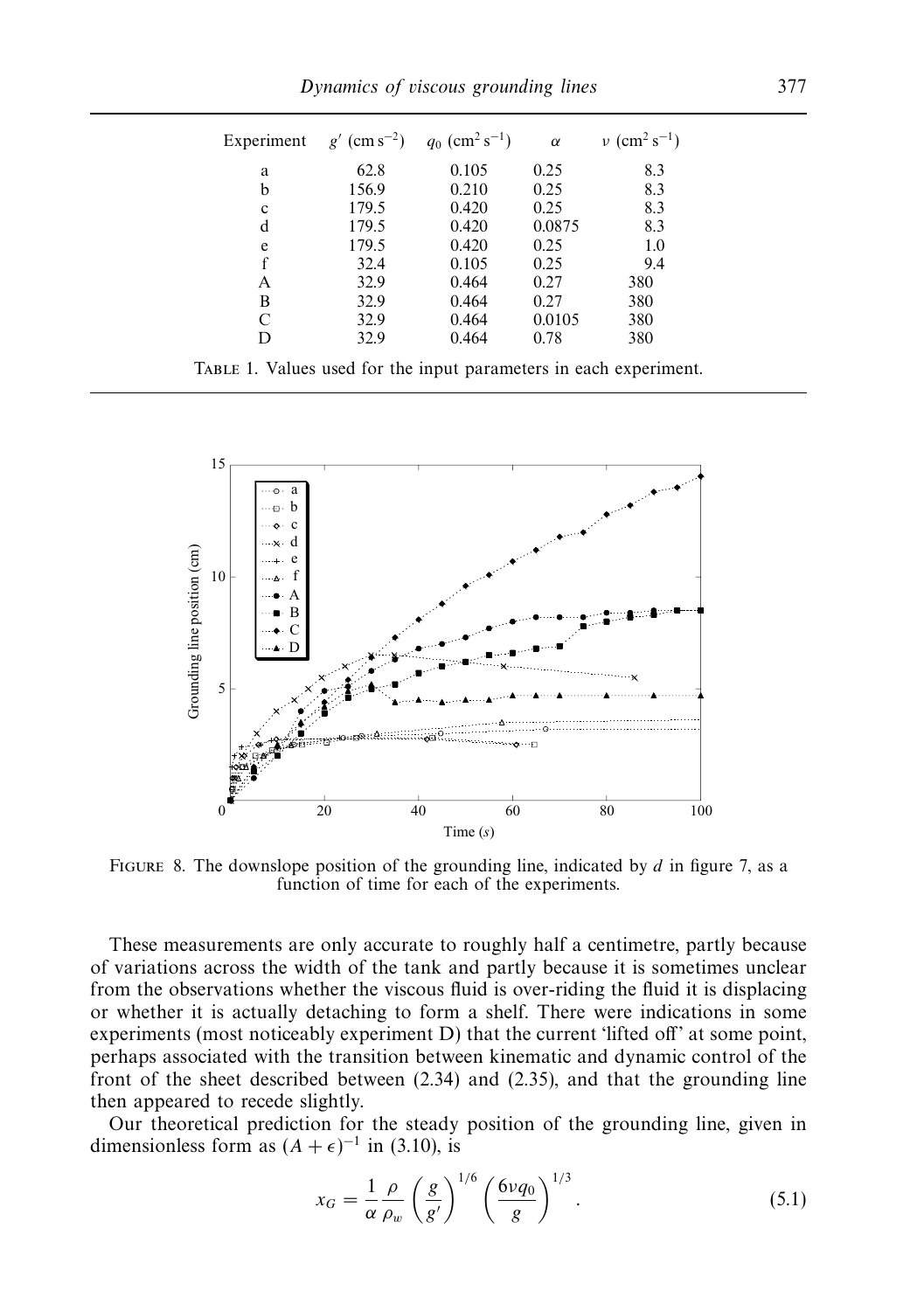

Figure 9. A comparison between the maximum location of the grounding line measured in our experiments and our theoretical predictions. The arrow on the data point for experiment C indicates that the grounding line in this experiment was still advancing.

A comparison between this prediction and our experimental results is shown in figure 9. We see that though the grounding line reached a position broadly consistent with our theoretical predictions, it consistently settled some 2 cm further along the slope than predicted, apart from in experiment C, in which the grounding line may not have reached its steady position before the experiment ceased. Note that there are no adjustable parameters in the theoretical prediction, which is clearly giving the right magnitude of variation of grounding-line position as the external parameters varied by more than two orders of magnitude. Some reasons for the discrepancy between theory and experiment are discussed in the following section.

#### *6. Discussion*

There are two significant ways in which our experiments differ from the ideal situation we have analysed theoretically. Firstly, as syrup is introduced it displaces some of the water, and the water line (sea level) rises. Secondly, the theoretical model is purely two-dimensional, whereas the shelf in the experiments is influenced by viscous shear stresses exerted by the sidewalls of the tank. We have used our numerical model to assess these effects as follows.

It is straightforward to account for the rise in sea level by writing

$$
b(x,t) = \alpha x + \left[ q_0 t - \int_0^{x_N(t)} h(x,t) \, dx \right] / L, \tag{6.1}
$$

where *L* is the horizontal distance from the top of the ramp to the other end of the tank from the reservoir. This expression can be differentiated with respect to time and rearranged to show that

$$
\frac{\partial b}{\partial t} = \frac{\rho}{\rho_w} \frac{q_G(t)}{L - x_G(t)},\tag{6.2}
$$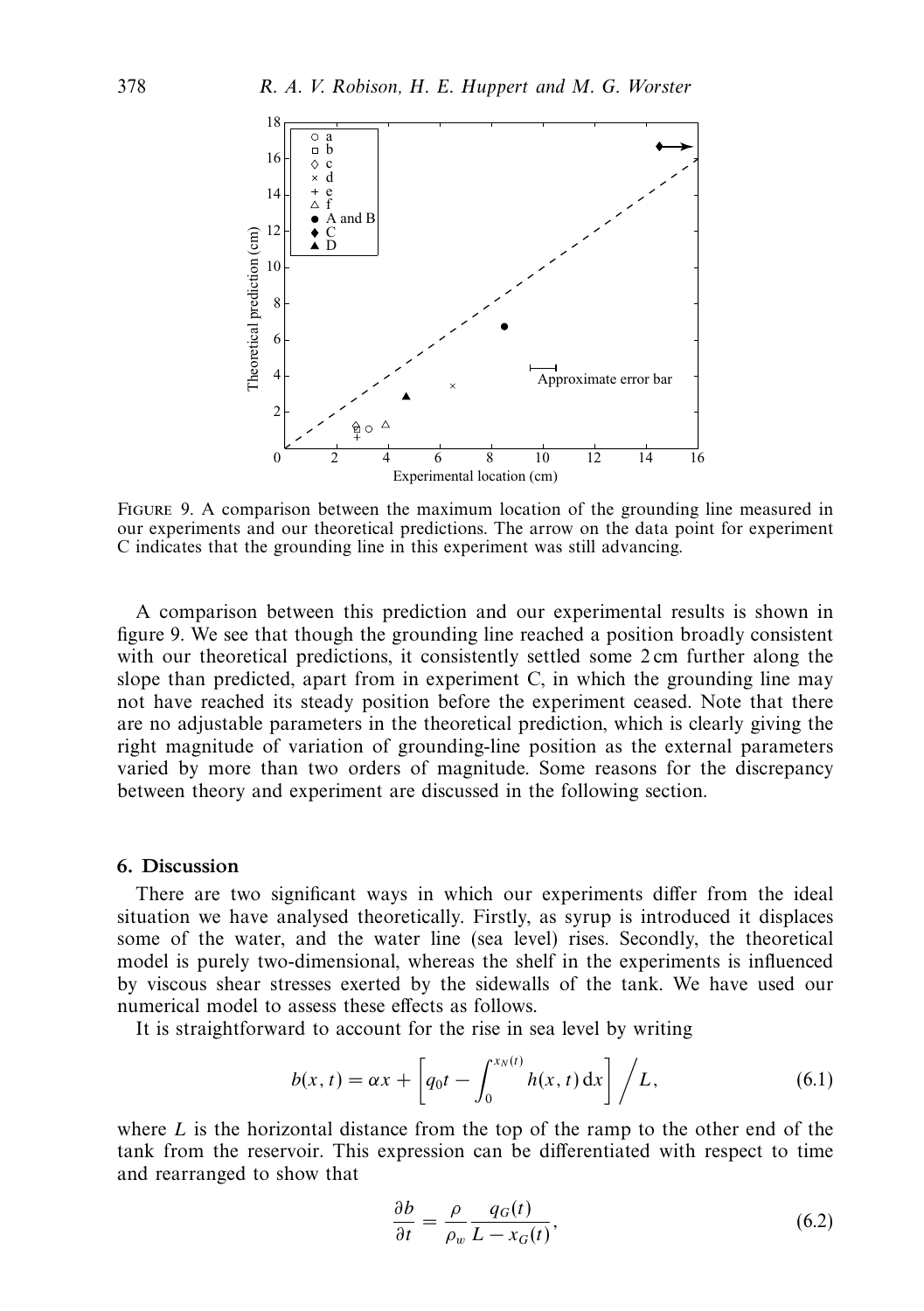

Figure 10. Simulations incorporating the effects of sea-level rise and sidewall stresses in a finite tank. For reference, the solid curve reproduces the ideal calculation from figure 5. The dot–dash curve shows the results of including sea-level rise, while the short-dashed curve shows the effect of sidewall stress with no sea level rise, calculated with  $k = 50$ . The long-dashed curve shows the combined effects of sea-level rise and sidewall stress with  $k = 50$ . The other parameters are the same as those used in figure 5, with dimensionless values of  $L = 4.5$  and  $W = 0.75$ .

so that

$$
b(x,t) = \alpha x + \frac{\rho}{\rho_w} \int_0^t \frac{q_G(\tau)}{L - x_G(\tau)} d\tau.
$$
 (6.3)

These expressions are used to modify (2.25), (2.26) and (2.33), which we integrated in dimensionless form to produce the dot–dash curve in figure 10. We see that the rise in sea level causes the grounding line eventually to recede and to fall short of the previously calculated steady position.

A proper treatment of the effects of the sidewalls of the tank would involve an analysis of the three-dimensional behaviour of the shelf. However, the overall effect is to provide an additional normal stress to the sheet at the grounding line, which we model here by replacing (2.7) with

$$
N = -\frac{1}{2}\rho g H^2 + 4\mu H \frac{\partial u}{\partial x} - k\mu \frac{u_G}{W} \frac{A_{shelf}}{W},\tag{6.4}
$$

where  $u_G = q_G/H_G$  is the mean velocity of the fluid in the shelf at the grounding line,

$$
A_{shelf} = \int_{x_G}^{x_N} H(x, t) \, \mathrm{d}x \tag{6.5}
$$

is the cross-sectional area of the shelf in contact with the sidewalls of the tank, *W* is the width of the tank and *k* is a dimensionless constant. In other words, we add a stress proportional to a characteristic horizontal shear in the shelf and to the area of viscous contact.

The effect of the additional stress from the sidewalls, without the effect of sea-level rise, is to allow the grounding line to advance indefinitely, so long as the sidewalls themselves extend indefinitely. However, as shown in figure 10, the combination of the additional stress and the rising sea level in a finite tank is to cause a levelling out and eventual recession of the grounding line, in accord with our experimental observations. These calculations indicate that the discrepancies between theory and experiment shown in figure 9 may well be accountable by the effects we have just described, though clearly more work is needed to confirm this.